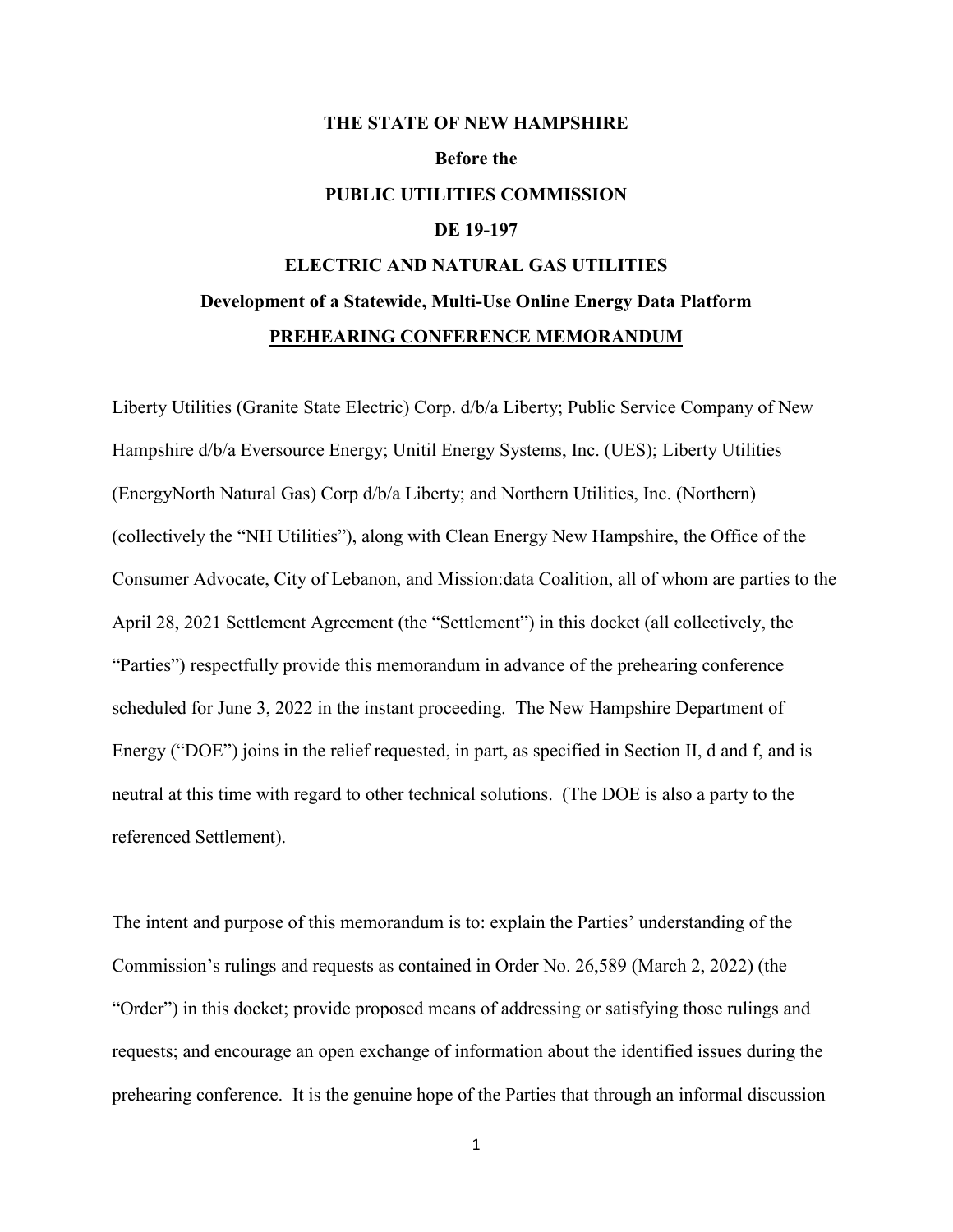with the Commission during the June 3, 2022 prehearing conference, the matters in issue will have clear, near-term resolutions.

### **I. INTRODUCTION**

As described in the NH Utilities' April 1, 2022 motion requesting a prehearing conference, the Order approved the Settlement and among the items approved in the Settlement were: the establishment of the Governance Council for the statewide, multi-use online energy data platform ("Platform"); certain security and privacy measures and registration protocols for the Platform; Platform design; a trajectory for developing and issuing the RFPs necessary to execute the work of constructing the component parts of the Platform; a process for selecting a vendor to construct the Platform once costs are known, and finally; selecting and recommending to the Commission for review and approval of vendors to construct the Platform. As further described in the Order, in addition to approving the Settlement, the Commission also found "that additional Commission involvement prior to the issuance of an RFP is warranted to ensure that the bids result in a software development process that is successful and provides the lowest cost for implementation" (Order at 12), and enumerated a series of action items, mostly listed in "Section D: Commission Oversight", for the NH Utilities and the parties to the Settlement to undertake over the course of this year. These items are to culminate in the issuance of the RFPs, the selection process, and recommendations for construction of the Platform to the Commission.

Since the time the Order was issued, the Parties (and others) have completed the formation of the Governance Council and that body has begun the necessary preparation for designing the Platform. As part of those preparations, the Parties as members of the Governance Council discussed the requirements specified in the Order at length with a view toward assuring that the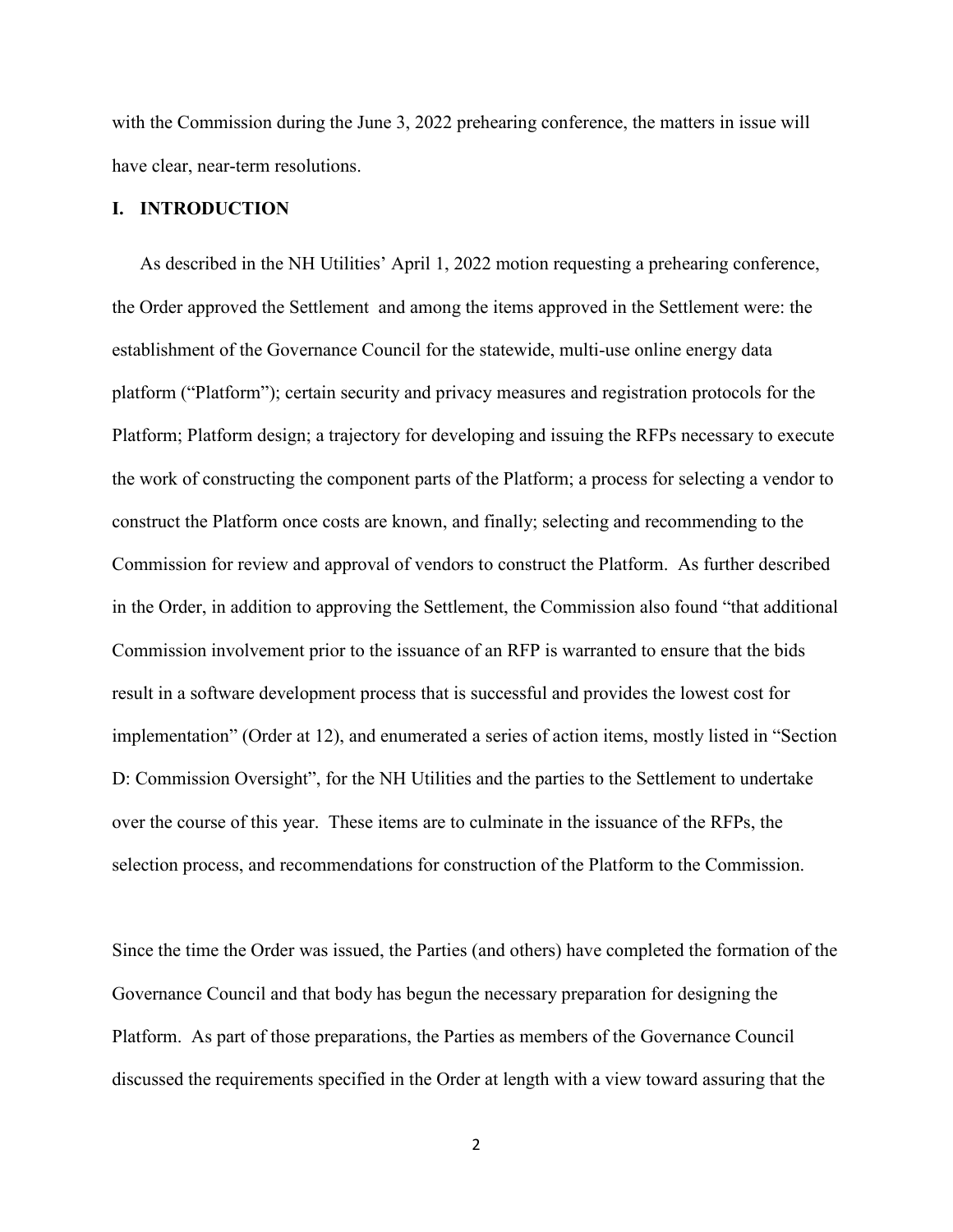Commission has the information necessary to complete its work, while also assuring that the development of the platform will not be unreasonably delayed. Based upon the review of the requirements of the Order, and with the intent of making the prehearing conference and subsequent work as efficient as possible, the Parties offer the below discussion of their understanding of the various items alongside proposed solutions. Each item is laid out by first listing the material as identified in the Order, and then offering the perspective and input of the Parties on its resolution.

#### **II. REQUIREMENTS OF THE ORDER**

#### **a. Cost-Benefit Methodology**

**i.** In the Order the Commission requires:

that the stakeholders initiate the development of a cost-benefit methodology before moving forward with requests for proposals. The development of the cost-benefit methodology will inform required cost-benefit analysis after the result of the requests for proposals is finalized. Such a cost-benefit analysis should inform not only whether the development of the state-wide data platform is reasonable and in the public interest, but should also enable a study to provide a prospective look at the rate-design that ensures costs are appropriately recovered from the beneficiaries of the state-wide data platform.

Order at 1-2. Additionally, page 16 of the Order states "After the RFP for the Data Platform is issued, the Commission requires that the parties provide a forward-looking benefit-cost analysis and recommend a rate design that reasonably aligns cost recovery across users and ratepayers with the benefits they receive."

**ii.** In reviewing the Commission's requirements around the cost-benefit review, it is not clear why developing the methodology (before RFP) is separated from performing the cost-benefit analysis (after RFP) since the method may evolve over time depending on the inputs to be evaluated and the final methodology may not match the one initially proposed. Further, it is the Parties' hope and intent that this Platform will enable future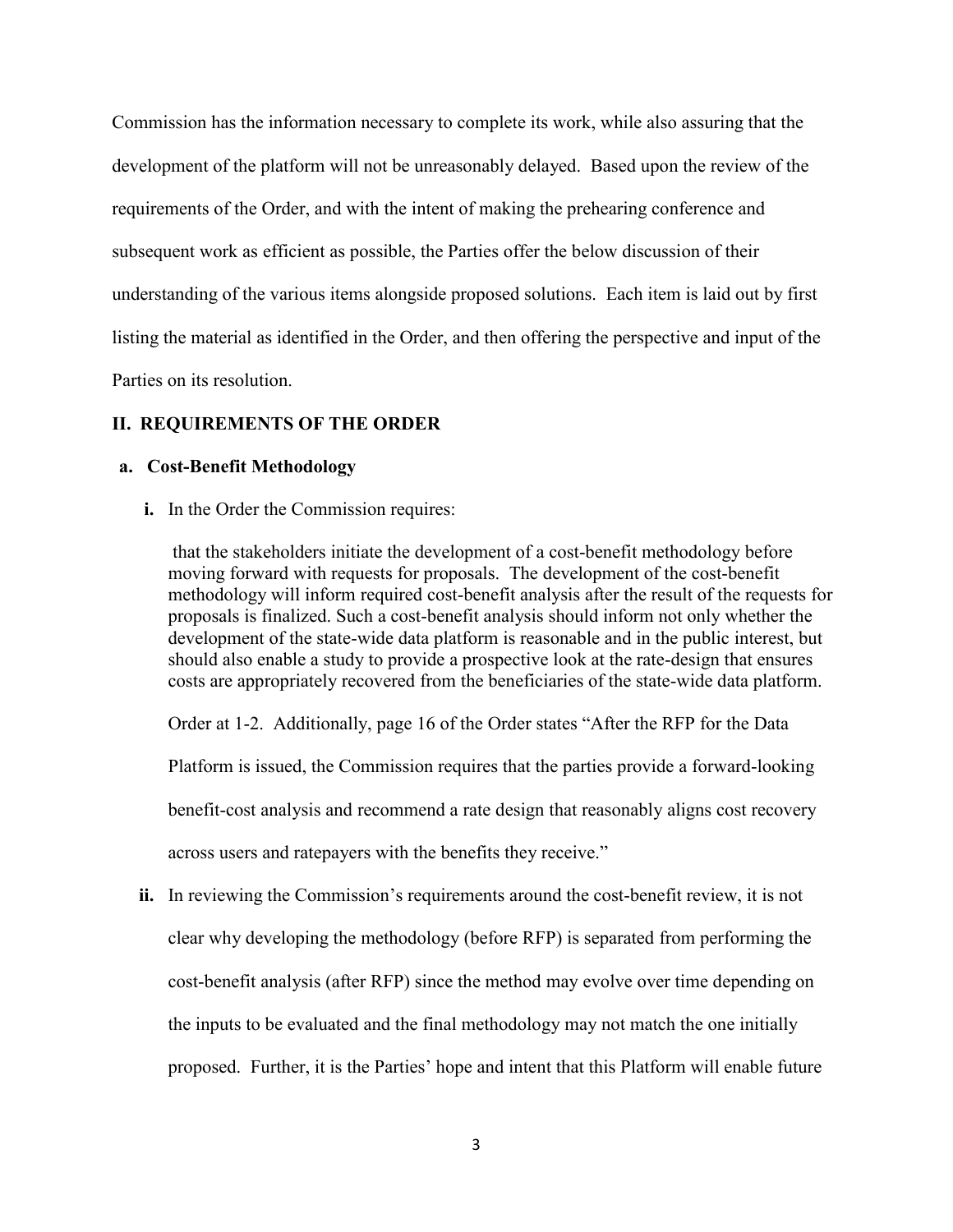services, some of which may not yet be known. Accordingly, many of the benefits may be difficult or impossible to quantify today and some benefits or costs may not manifest until after the Platform is in operation. In addition, the law does not require that costs and benefits align nor that there be any specific cost-benefit ratio for the Platform, and the ability to charge third-party users for use of the Platform under RSA 378:54, I, may skew any analysis relating to how costs might be recovered from customers as authorized in RSA 378:54, II.

In light of the above, the Parties recommend that any cost-benefit analysis, if it is to be done, should be based on evaluations of similar data sharing programs already in existence. The Parties are aware of a comprehensive cost-benefit analysis conducted by Dunsky Energy Consulting ("Dunsky") in Canada, see Attachment A, and have reviewed that study to determine whether its method, or something similar, would be applicable to New Hampshire. Having done that review, in the assessment of the Parties, the Dunsky analysis is applicable to the Platform, and the Parties have identified additional benefits not considered by Dunsky, specifically those that are related to additional functionality designed into the NH data platform as summarized in Attachment B to this memorandum. The Parties propose that rather than incur the potentially significant expense and delay of developing a new cost-benefit methodology or analysis, the Commission accept an analysis of the Parties in line with the Dunsky study using the list of factors set out in Attachment B. That attachment is an extract of the Dunsky analysis with additional factors to be considered by the Parties and applied to the Platform. Using that information, rather than developing a new method, will save time and cost and, in the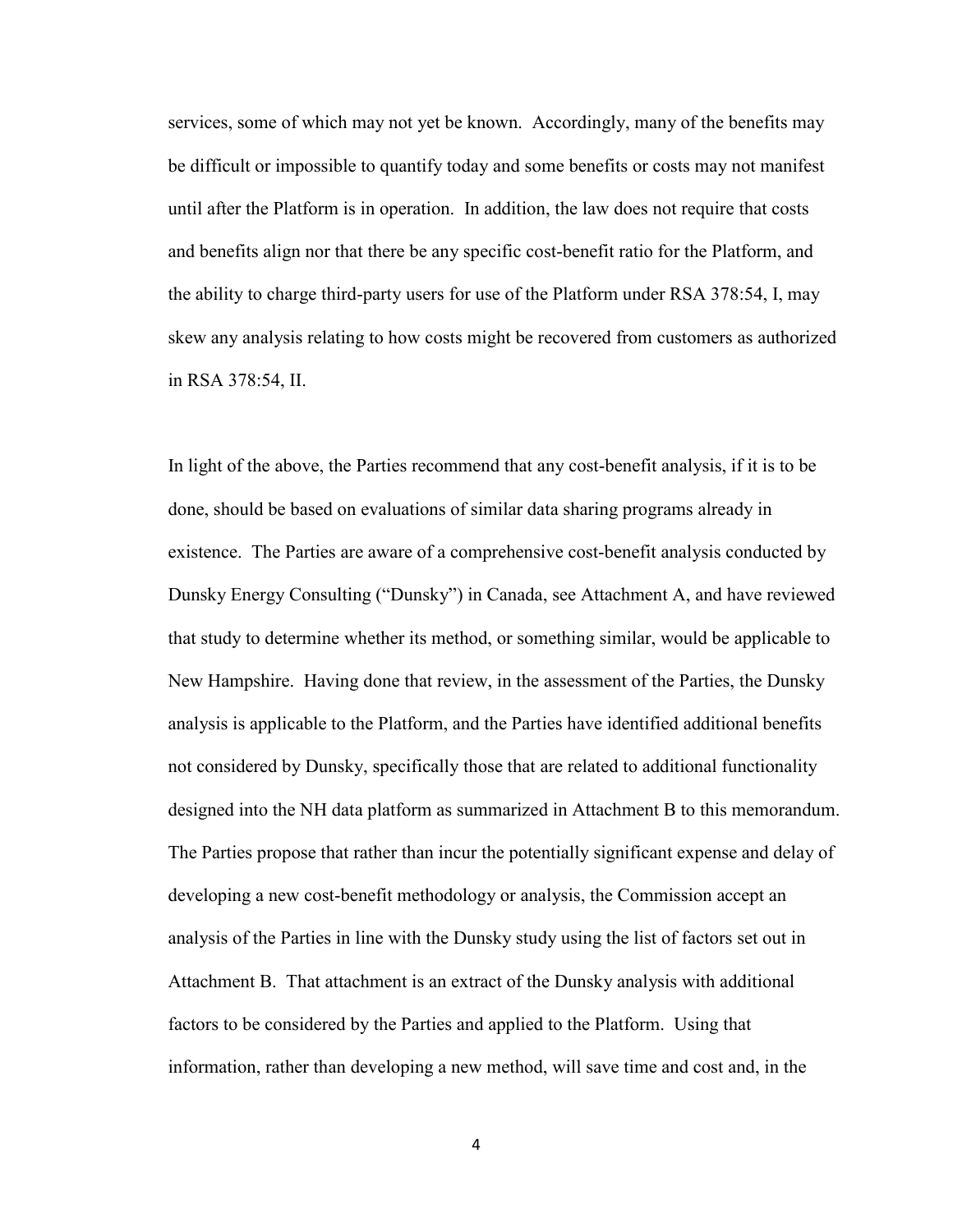Parties' view, provide adequate information to the Commission about the costs and benefits of the Platform. As necessary, such an analysis should be conducted after responses to the RFP have been received.

#### **b. Interface**

- **i.** The Order, at page 15, directs "the parties to develop a more detailed description of the data and functions needed for platform operation. The customer interface should be illustrated in a way that describes the customer or third-party experience with the API [Application Programming Interface]. An actual demonstration of the user experience with the Data Platform API would be most helpful."
- **ii.** Regarding the detailed description of data and functions, the Parties believe that the material set out in Appendix B to the Settlement sufficiently defined the data fields and functions of the Logical Data Model to be employed by the Platform's APIs to allow for initial development of the minimal viable product ("MVP"). To the extent that additional specific information is needed for particular data fields or similar items beyond what is needed for the MVP, the Parties believe that the Governance Council process as provided for in the Settlement and the Commission and DOE's regulatory roles are appropriate and sufficient for defining those needs. *See, e.g*., RSA 358:50, II.
- **iii.** With respect to the request for a demonstration of a customer interface, the Platform remains in the conceptual stage at present and detailed design work has not yet taken place. The actual design and operation of the interface will likely evolve as any RFP for design is developed, and it will evolve further when a vendor is selected after the RFP. Further, at present, cost recovery around any design work done is unclear. Accordingly,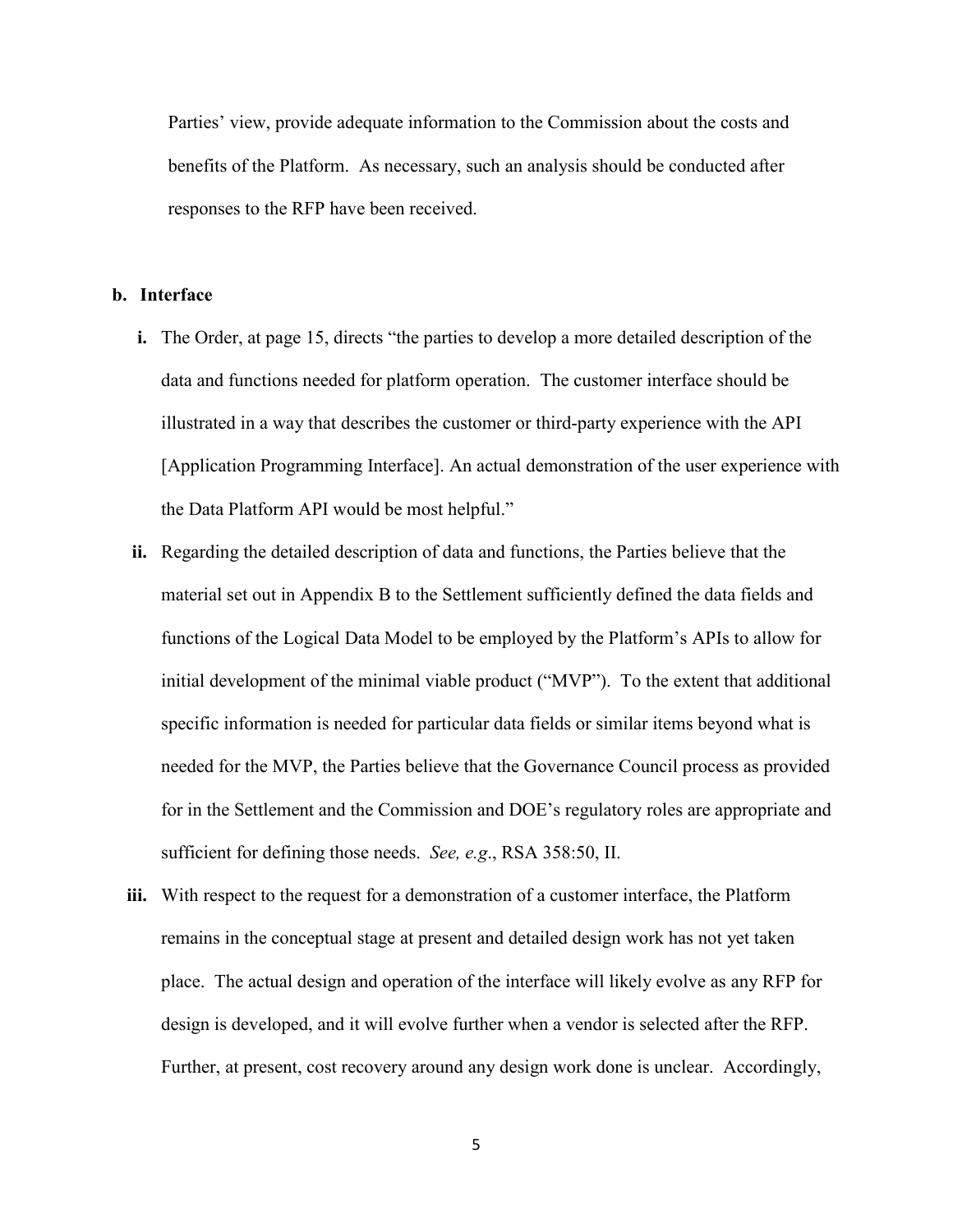in recognition of the evolution and refinement of the design, at this time the Parties believe this requirement would be best fulfilled by a "mock up" style presentation of an interface and the Parties are prepared to provide those mock ups as well as a description and demonstration of basic, high-level design elements during the prehearing conference on June 3, 2022. In the view of the Parties, this demonstration should be sufficient for the Commission to understand the basic user experience with the Platform once it is more fully developed. To the extent that additional specific information may be needed, the Parties believe the Governance Council process as provided for in the Settlement and the Commission and DOE's regulatory roles are appropriate and sufficient for determining those needs.

# **c. Registration and Security**

- **i.** At page 14, the Order requires "additional detail on the registration process, to ensure compliance with current best [privacy and security] practices in the utility industry, as the parties prepare the RFP for Platform development".
- **ii.** Best practices for security and privacy are regularly evolving, and given the development timeline for the Platform, there will very likely be changes in requirements from what they are today. The NH Utilities have researched and proposed adequate security measures in Appendix C to the Settlement and have prepared a step-by-step visual depiction of the registration process. In the view of the Parties, the information provided in Appendix C to the Settlement is sufficient to demonstrate compliance with current best practices for security and privacy protection standards. Additionally, the NH Utilities will have Christopher Leigh, Director and Chief of Cyber Security, Compliance and IT from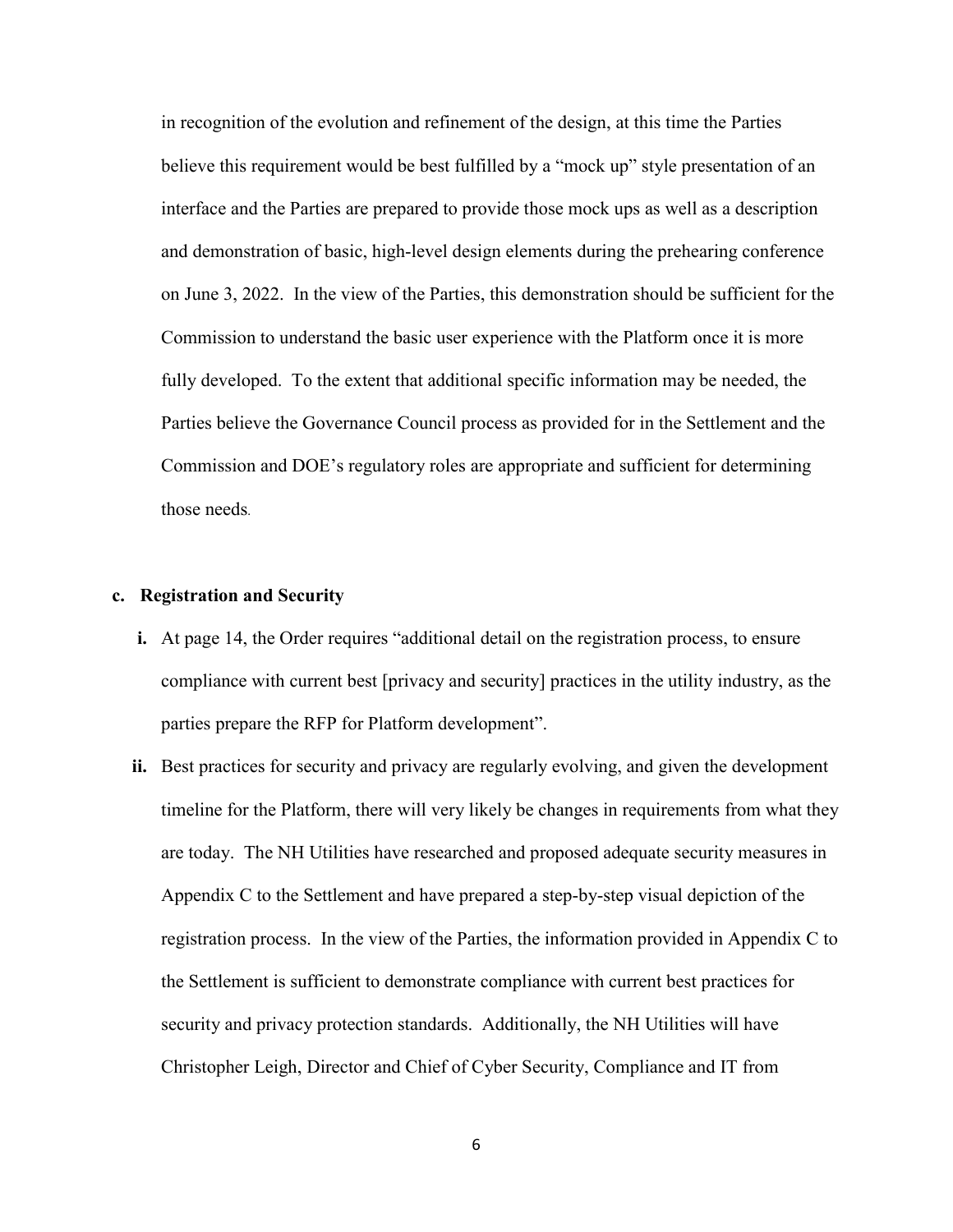Eversource present at the prehearing conference to answer questions related to industry best practices and the standards established in Appendix C of the Settlement. The Parties have also provided, as Attachment C to this memorandum, a step-by-step illustration of the registration process to demonstrate how the best practices embodied in Appendix C are implemented. Beyond what is provided, the Parties note that many members of the Governance Council, in addition to in-house staff of the NH Utilities involved with this docket, are regularly involved in matters pertaining to utility and customer information security.

#### **d. Customer Survey**

**i.** At page 15 of the Order, the Commission requires:

Before embarking on additional design work on the Platform, each of the electric and gas utilities are directed to conduct customer surveys of a statistically valid representative sample of their New Hampshire customer classes to determine for each of the customer classes, the current level of customer interest and the likelihood of customers opting-in to the use of the data platform. The Commission encourages the utilities to use a professional survey management company to conduct the survey and to coordinate the survey effort across utilities to achieve consistency of approach and survey results. We also direct that the survey data collected through the survey be filed with the Commission in this docket.

**ii.** Initially, in that the Platform does not exist at present, it is not clear to the Parties or to the

DOE how to conduct a survey that would yield accurate information nor what value would

be obtained from a survey of New Hampshire customers, even if the survey is properly

constructed. Additionally, the cost of such a survey could be substantial. Given the

unclear value proposition, it does not appear to the Parties and the DOE to be justified.

The Parties and the DOE view the Platform more as enabling a marketplace for products and services, and less as a forum for individual customer interactions. Service providers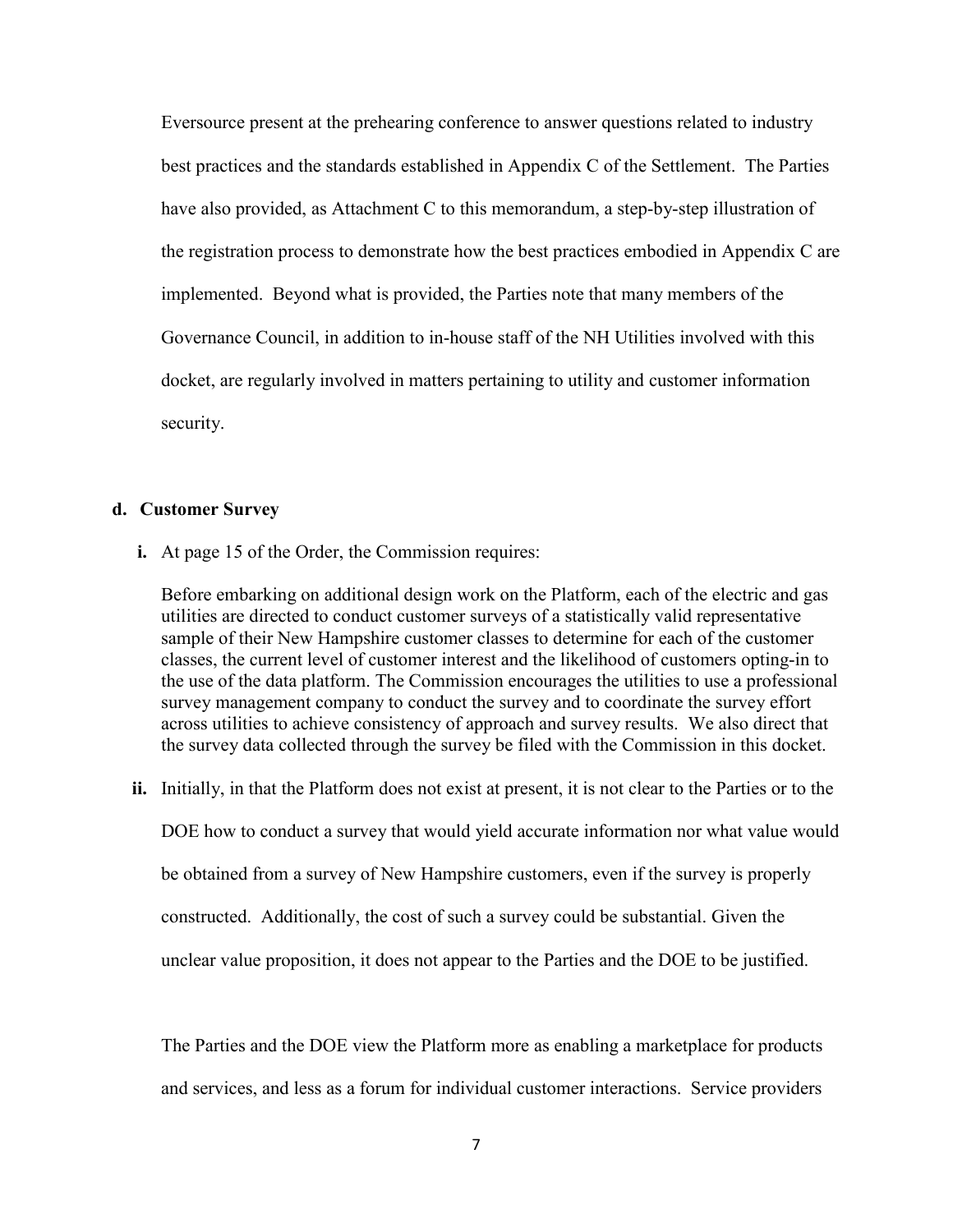will use the Platform to find and interact with customers to provide them services they may not even be aware of at present, or that simply cannot be offered in the absence of the kind of information the Platform would provide. Taken from that view, the value of a survey of individual customers is not clear to the Parties.

The Parties and the DOE respectfully recommend that the Commission either not require a survey at all, or accept the survey data and related information provided in Attachment D about the customer expectations regarding data sharing, and development of similar data sharing platforms elsewhere. This information, in lieu of a survey, should demonstrate the kinds of interests to be served by a platform such as the one envisioned for New Hampshire.

#### **e. Software Survey**

**i.** The Commission states, at pages 15-16 of the Order:

Further, before proposing the form of an RFP for the Platform, the parties should survey existing software, and software under development in other jurisdictions, to determine whether any costs can be saved through licensing existing technology. We request that the parties report on the status of any development or implementation of a similar data platform in utility service territories outside New Hampshire. The parties should use an approach aimed at reducing risks and costs in the software development process.

**ii.** As noted above relative to the customer survey, the Parties are able to provide information about the operation of similar platforms or data sharing methods implemented in other states to demonstrate how those are run and how they may provide information useful in the development process in New Hampshire. The Parties are already aware of various developments in other jurisdictions, including those in the table below: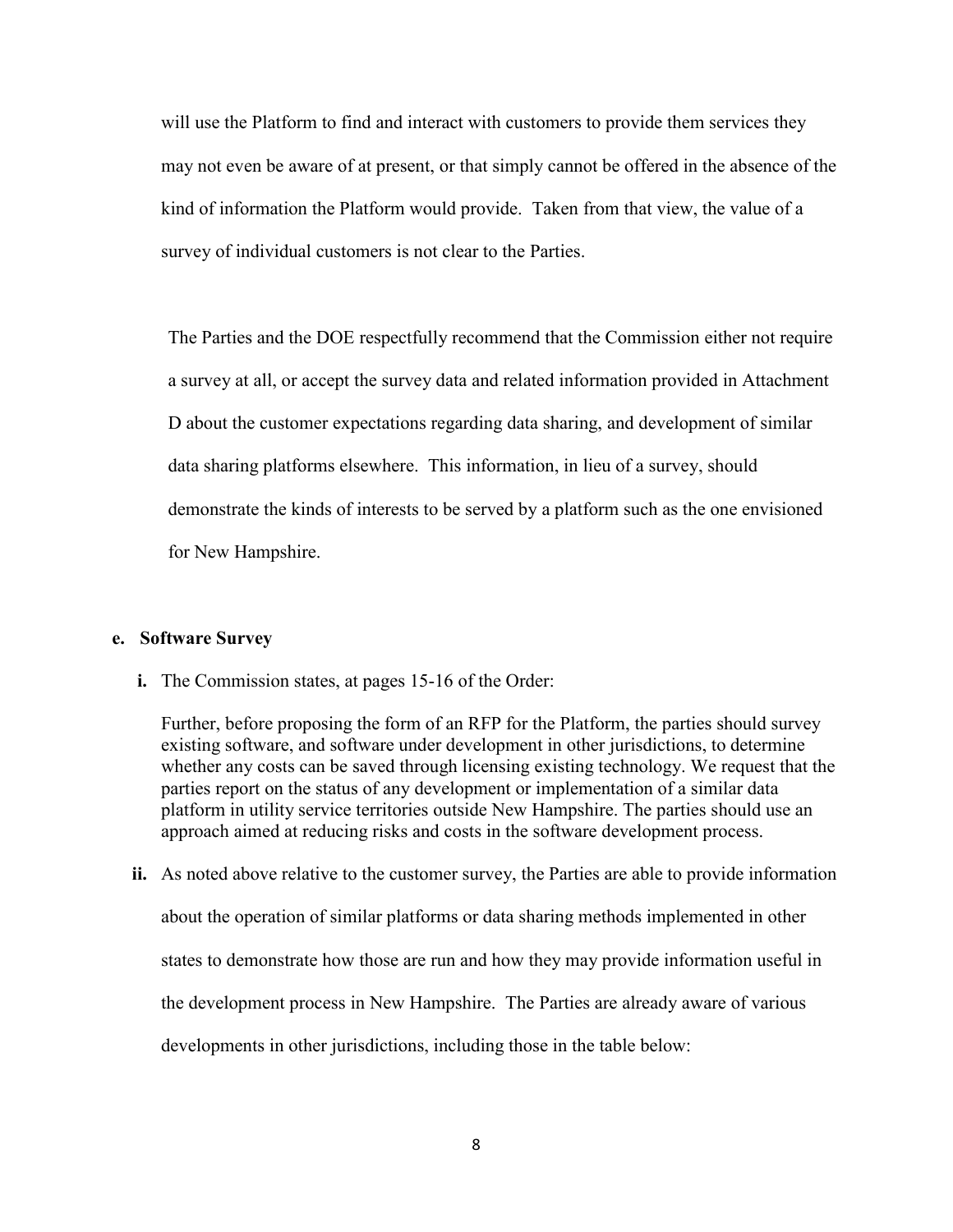| <b>State</b>            | <b>Utility</b>                                    | <b>GBC</b> vendor                                                                    | <b>Notes</b>                                                                                                                                                                                                                                                                                                                                          |
|-------------------------|---------------------------------------------------|--------------------------------------------------------------------------------------|-------------------------------------------------------------------------------------------------------------------------------------------------------------------------------------------------------------------------------------------------------------------------------------------------------------------------------------------------------|
| California              | PG&E                                              | In-house                                                                             | Given that the California<br>PUC ordered the creation<br>of GBC by investor-owned<br>utilities in 2013, very few<br>GBC vendors existed at<br>that time. The Parties do<br>not believe the California<br>utilities would be amenable<br>to licensing their platforms,<br>particularly as other<br>vendors have entered the<br>market in recent years. |
|                         | <b>SCE</b>                                        |                                                                                      |                                                                                                                                                                                                                                                                                                                                                       |
|                         | SDG&E                                             | Combination of in-<br>house and multiple<br>vendors for various<br>components        |                                                                                                                                                                                                                                                                                                                                                       |
|                         | Silicon Valley Clean<br>Energy<br>Peninsula Clean | UtilityAPI                                                                           | These community choice<br>energy providers began<br>offering GBC in 2020-<br>2021.                                                                                                                                                                                                                                                                    |
|                         | Energy                                            |                                                                                      |                                                                                                                                                                                                                                                                                                                                                       |
| Colorado /<br>Minnesota | <b>Xcel Energy</b>                                | Franklin Energy                                                                      | Xcel's GBC platform was<br>released in late 2021, and<br>little information is known<br>about it at this time.                                                                                                                                                                                                                                        |
| Colorado                | <b>Fort Collins Utilities</b>                     | UtilityAPI                                                                           | This GBC platform<br>includes electricity and<br>water usage data.                                                                                                                                                                                                                                                                                    |
| Illinois                | Ameren Illinois<br>Company                        | Combination of in-<br>house and multiple<br>vendors for various<br>components        |                                                                                                                                                                                                                                                                                                                                                       |
|                         | Commonwealth<br>Edison                            | Combination of in-<br>house and multiple<br>vendors for various<br>components        |                                                                                                                                                                                                                                                                                                                                                       |
| Kentucky                | Louisville Gas &<br>Electric                      | Unknown                                                                              | LG&E was ordered by the<br>Kentucky PSC in 2021 to<br>implement a certified GBC.<br>It is unknown if a vendor<br>has been selected.                                                                                                                                                                                                                   |
| Ontario,<br>Canada      | $\sim 60$ electric and gas<br>utilities           | The Parties are aware<br>of multiple vendors<br>offering GBC in<br>Ontario including | The Ontario provincial<br>government mandated<br>GBC implementation by<br>November, 2023.                                                                                                                                                                                                                                                             |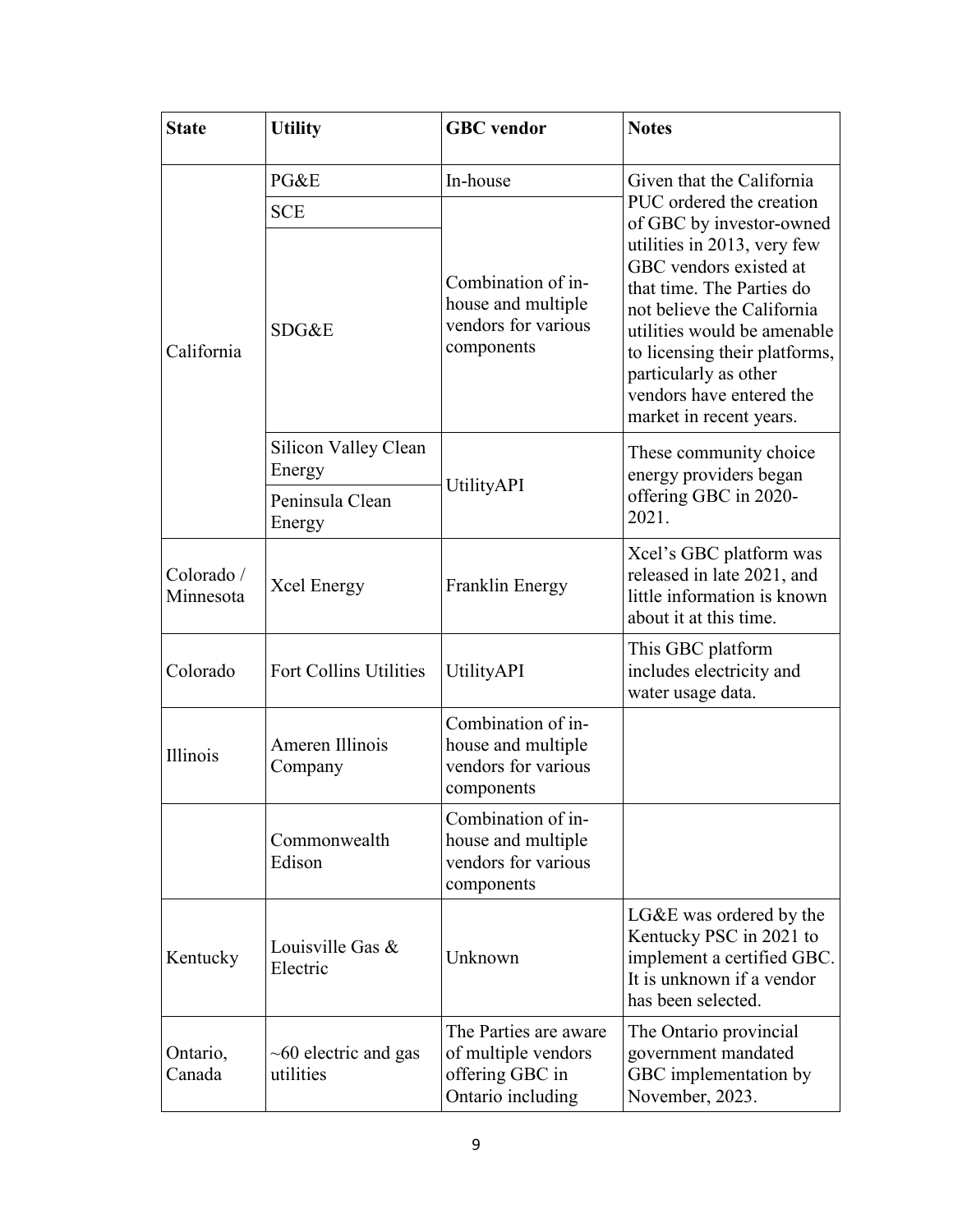| <b>State</b> | <b>Utility</b>                         | <b>GBC</b> vendor                                                         | <b>Notes</b>                                                                                                                                                                                                             |
|--------------|----------------------------------------|---------------------------------------------------------------------------|--------------------------------------------------------------------------------------------------------------------------------------------------------------------------------------------------------------------------|
|              |                                        | Harris, SAP,<br>Screaming Power,<br>UtilityAPI, ERTH<br>Corporation, etc. | Implementation is<br>underway and many<br>utilities are just beginning<br>to contract with vendors, so<br>relatively little information<br>is available at this time.                                                    |
| New York     | <b>Consolidated Edison</b>             | In-house                                                                  |                                                                                                                                                                                                                          |
|              | National Grid                          | <b>UtilityAPI</b>                                                         | Available since 2021                                                                                                                                                                                                     |
|              | NYSEG/RG&E<br>(Avangrid Utilities)     | Unknown                                                                   | The New York PSC<br>required all utilities with<br>advanced metering to offer<br>GBC, but NYSEG/RG&E<br>have not yet announced the<br>availability of their<br>platform                                                  |
| Texas        | Oncor, CenterPoint,<br>TNMP, AEP Texas | Custom-built by IBM                                                       | <b>Smart Meter Texas (SMT)</b><br>supports Green Button data<br>formats in its APIs but the<br>authorization process is not<br>compliant with the Green<br>Button standard due to<br>Texas's unique market<br>structure. |

In the end, the Parties intend to build upon existing software and processes to assure the most efficient development and deployment of the Platform possible. Given the above information, the Parties submit that information provided here satisfies this request and no further action is required.

# **f. RFP Review**

**i.** The Order requires, at page 16, that the parties:

submit the RFP for the consultant to assist with the RFP process for the integration of the utility back-end and utility API to the Commission for review and approval prior to issuance. The Commission also requires the parties to submit the proposed RFP for the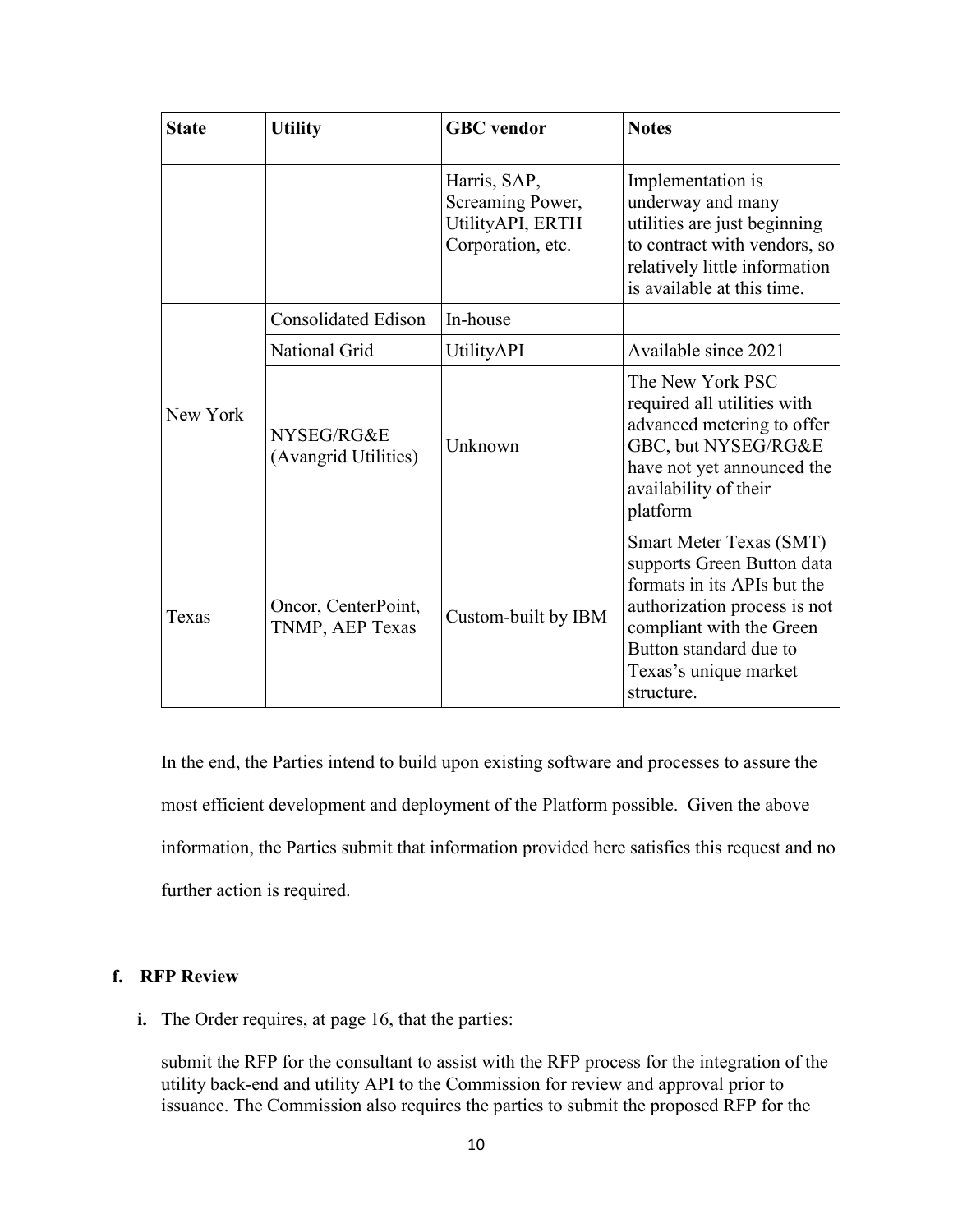platform development to the Commission for review and approval prior to issuance. Should the parties determine that other RFPs are needed, those must also be submitted for Commission approval prior to issuance.

**ii.** In the experience of the NH Utilities, the Commission does not generally review and approve RFP documents before they are issued. Accordingly, it is not clear to the Parties what specific approval is contemplated by the Commission relative to the RFP document. The Parties submit that given the Commission's approval of the Settlement and Appendices, no further specific approval of the RFP document(s) should be needed. If, however, the Commission concludes that some additional approval is needed, the Parties submit that the Commission should approve the general framework and scope of the RFP rather than the specific terms of any RFP document. In addition, if RFPs are to be issued by the NH Utilities, then those RFPs will need to be approved by the purchasing entities within the NH Utilities to assure that they are consistent with utility processes for administering RFPs and tracking costs. Once approved by utility purchasing entities, the RFPs should not be changed to assure that they are issued and administered properly.

Further, while the Parties and the DOE appreciate that the Commission is looking to obtain the "lowest possible cost for developing the data platform," Order at 15, it is likely that the RFP will be structured to balance costs with other factors necessary for development of the Platform. As to those factors, they are generally set out in the Appendices to the Settlement and those, along with input from the Governance Council process, would form the basis for any RFP. Accordingly, the Parties and DOE ask the Commission to clarify that the selected/winning responses in any RFP process need not be the "least expensive" responses received.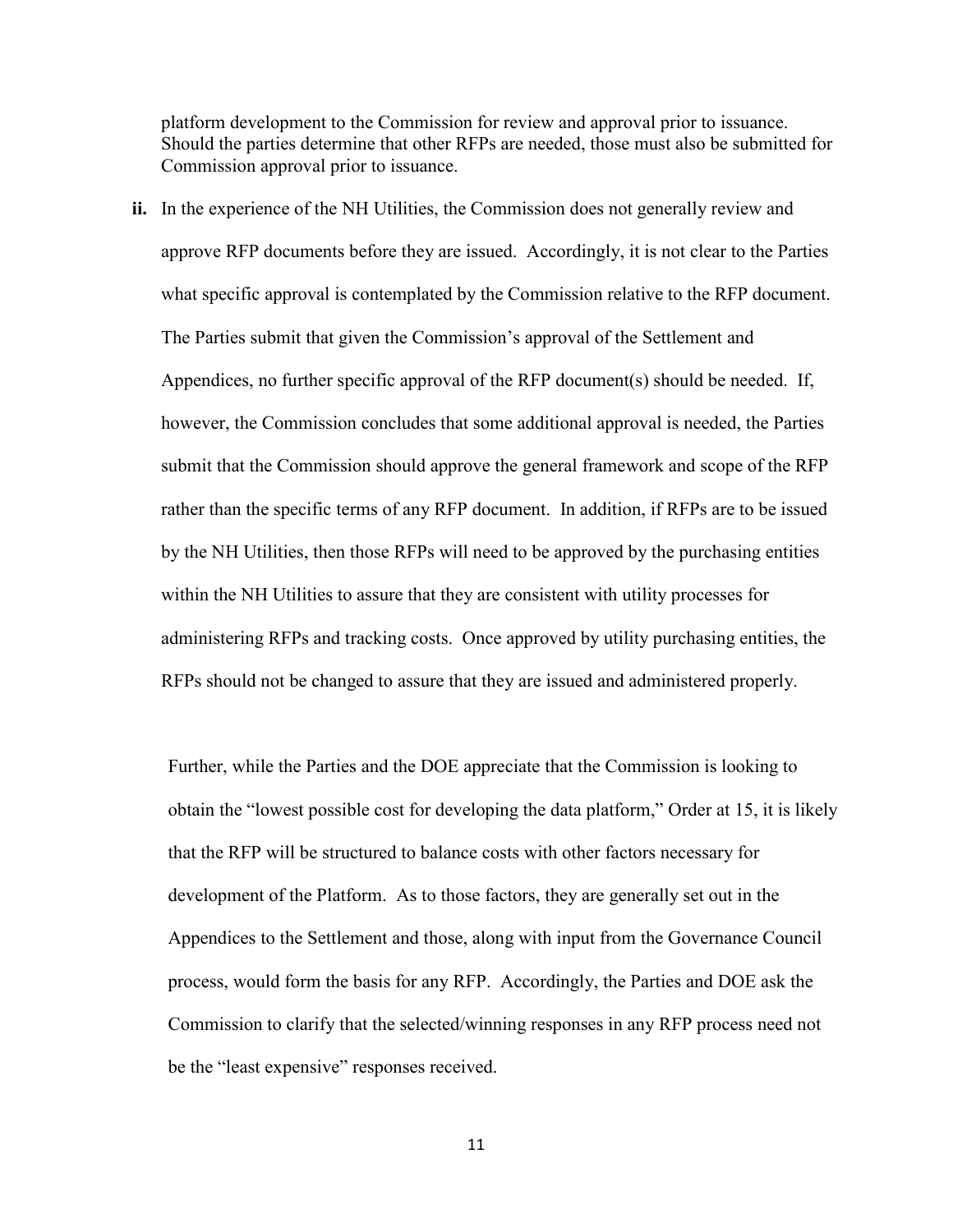#### **g. Status Conference**

- **i.** At page 17, the Order requires that "the parties should notify the Commission when they are ready to schedule a status conference to present customer survey data, technology surveys, customer interface demonstrations, methods for determining cost/benefit of data platform, and proposed RFPs."
- **ii.** In light of the above, it may be that a status conference is not needed to address the information that the Parties may provide, particularly since waiting for a specific status conference may disrupt development schedules that could be underway. As an alternative to a status conference, the Parties propose that a recurring meeting be set for the Parties to apprise the Commission of the status of development, and the plans for next stages. Initially, the Parties would propose that such a meeting be held every other month.

#### **h. Cost Recovery**

**i.** While the law specifies that the NH Utilities are allowed cost recovery for Platform costs, the NH Utilities believe that additional clarity is needed regarding the recovery of costs relating to any preliminary work identified by the Commission in the Order. The NH Utilities interpret the costs for these initial phases of work to be recoverable as this work is included with what the Settlement describes as "initial design and RFP development along with all consultant, operating and capital costs" that can be recovered from utility customers if reasonable, prudently incurred, and in the public interest. Settlement at 15. To the extent there is additional preliminary work as a result of the Order, the NH Utilities conclude that the Commission has already found this work and its costs to be prudent and